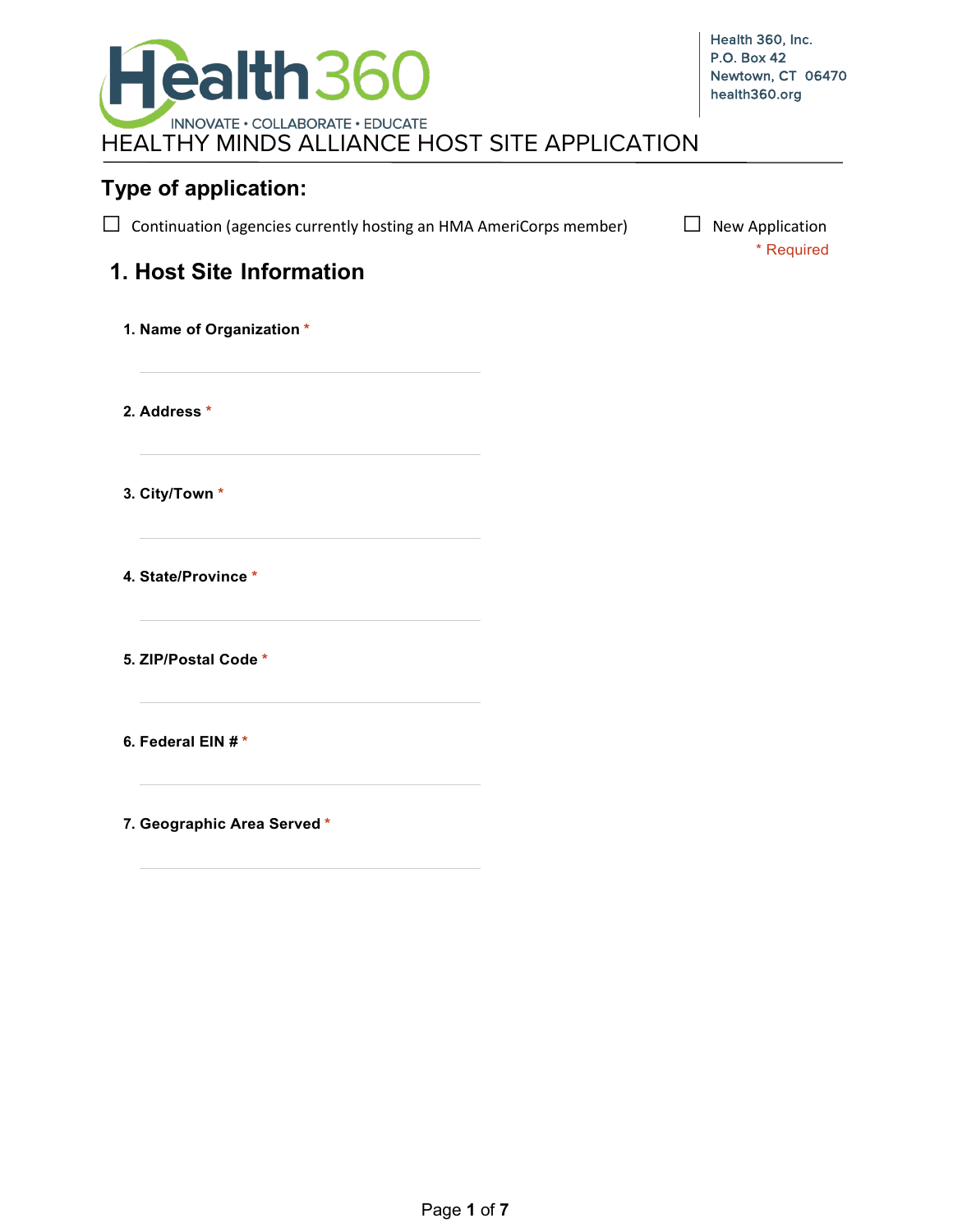

### **2. Site Supervisor**

|             | 8. First Name*                                                                                        |  |
|-------------|-------------------------------------------------------------------------------------------------------|--|
|             | 9. Last Name*                                                                                         |  |
| 10. Title * |                                                                                                       |  |
|             | 11. Email Address *                                                                                   |  |
|             | 12. Phone Number*<br>the control of the control of the control of                                     |  |
|             | 13. Able to provide weekly one-on-one supervision for the AmeriCorps member? *<br>Mark only one oval. |  |

### Yes No

## **3. Mental Health Intervention Planned**

| 16. Please select the intervention(s) you plan to implement via your AmeriCorps member(s) $^\star$ |                                                                                                                                                                                                                                                                                                                                                                                                           |  |  |  |
|----------------------------------------------------------------------------------------------------|-----------------------------------------------------------------------------------------------------------------------------------------------------------------------------------------------------------------------------------------------------------------------------------------------------------------------------------------------------------------------------------------------------------|--|--|--|
|                                                                                                    | It is permissible to implement more than one intervention via a single AmeriCorps member or multiple<br>AmeriCorps members. Health360 will cover the cost of AmeriCorps member instructor training for<br>one intervention. Additional instructor training costs will be covered by the host site. ALL TRAVEL<br>COST ASSOCIATED WITH ALL TRAINING ARE COVERED BY THE HOST SITE.<br>Check all that apply. |  |  |  |
|                                                                                                    | <b>Adult Mental Health First Aid</b>                                                                                                                                                                                                                                                                                                                                                                      |  |  |  |
|                                                                                                    | Youth Mental Health First Aid                                                                                                                                                                                                                                                                                                                                                                             |  |  |  |



SafeTALK

Other Evidenced-based/informed Intervention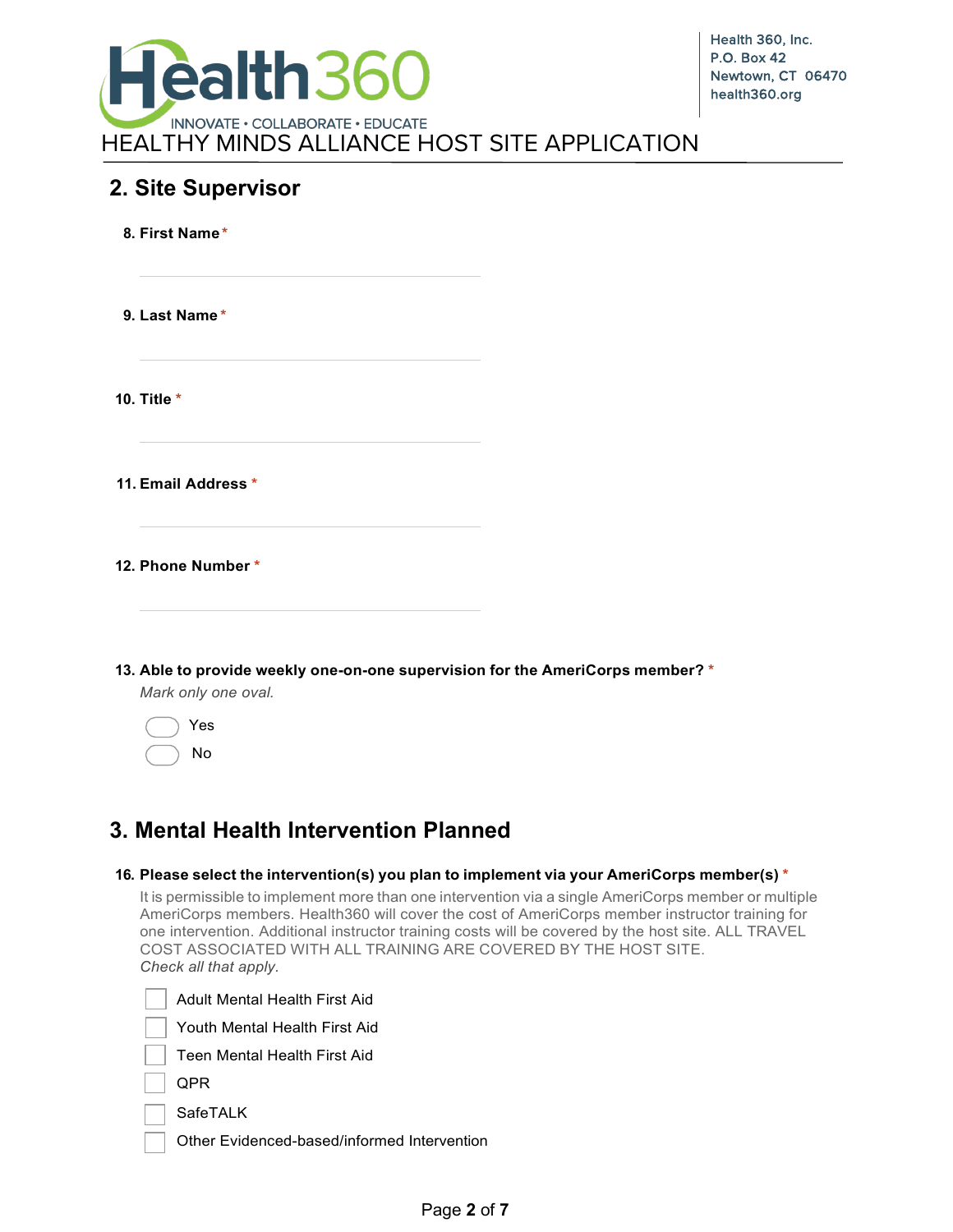

• **If you selected "Other Evidenced-based/informed Intervention" Please identify and describe the intervention including a brief description of evidence and instructor training length, format and cost (Health360 covers the cost, up to \$2,000 for one instructor training per AmeriCorps member)**

**17. If you selected more than one intervention please describe your plans for implementation.**

### **AmeriCorps Members**

- **18. How many full-time (1700 hours) AmeriCorps Members is your site requesting? \***
- **19. Has your organization hosted AmeriCorps members, other than HMA AmeriCorps members, in the past?\***

*Mark only one oval.*

Yes No *Skip to question 21.*

**20. If yes, please list AmeriCorps program(s) your organization has been affiliated with.**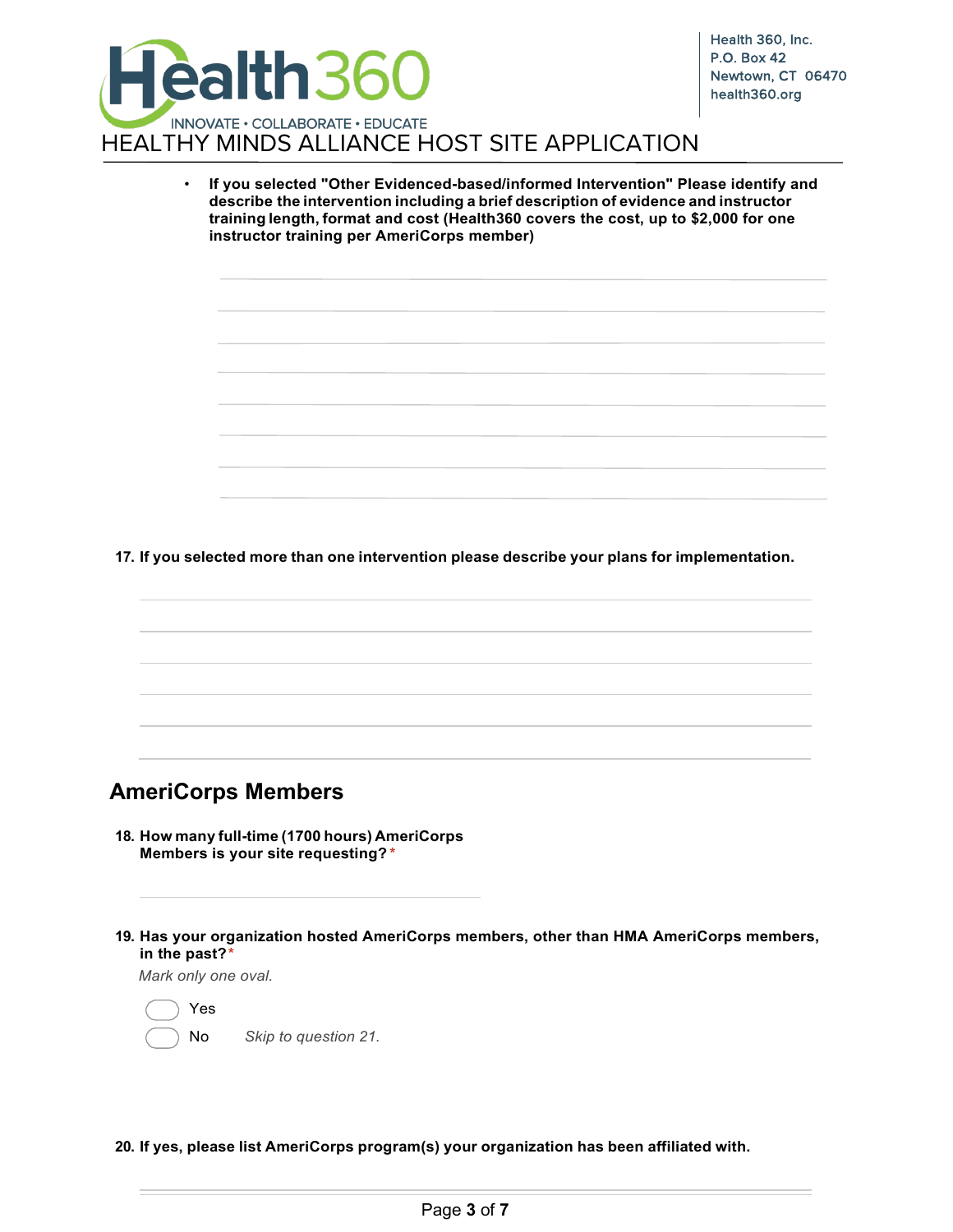

#### **21. In addition to implementing youridentified intervention(s), describe other mental health related service activities your AC member will engage in during their service year \***



### **Budget**

Host sites are responsible to incur adequate expenses to ensure the program operates adequately including a host site fee, site supervisor time, program materials, travel costs, etc. Please complete a budget detailing program costs your agency will incur. Follow this link to a sample budget: https://www.health360.org/hma-documents

**22. Ensure you complete a budget detailing program costs to your agency**

- **Please use the "Host\_Site\_Budget\_Sample\_2021.xlsx" linked above to prepare a budget for submission.**
- **Email your completed budget to** [harrity@health360.org.](mailto:harrity@health360.org)

## **6. Experience / Partners**

**23. Does your agency plan to work with any partners? If yes, please describe partners. \***

**24. Describe experience your agency has with proposed intervention, if any.**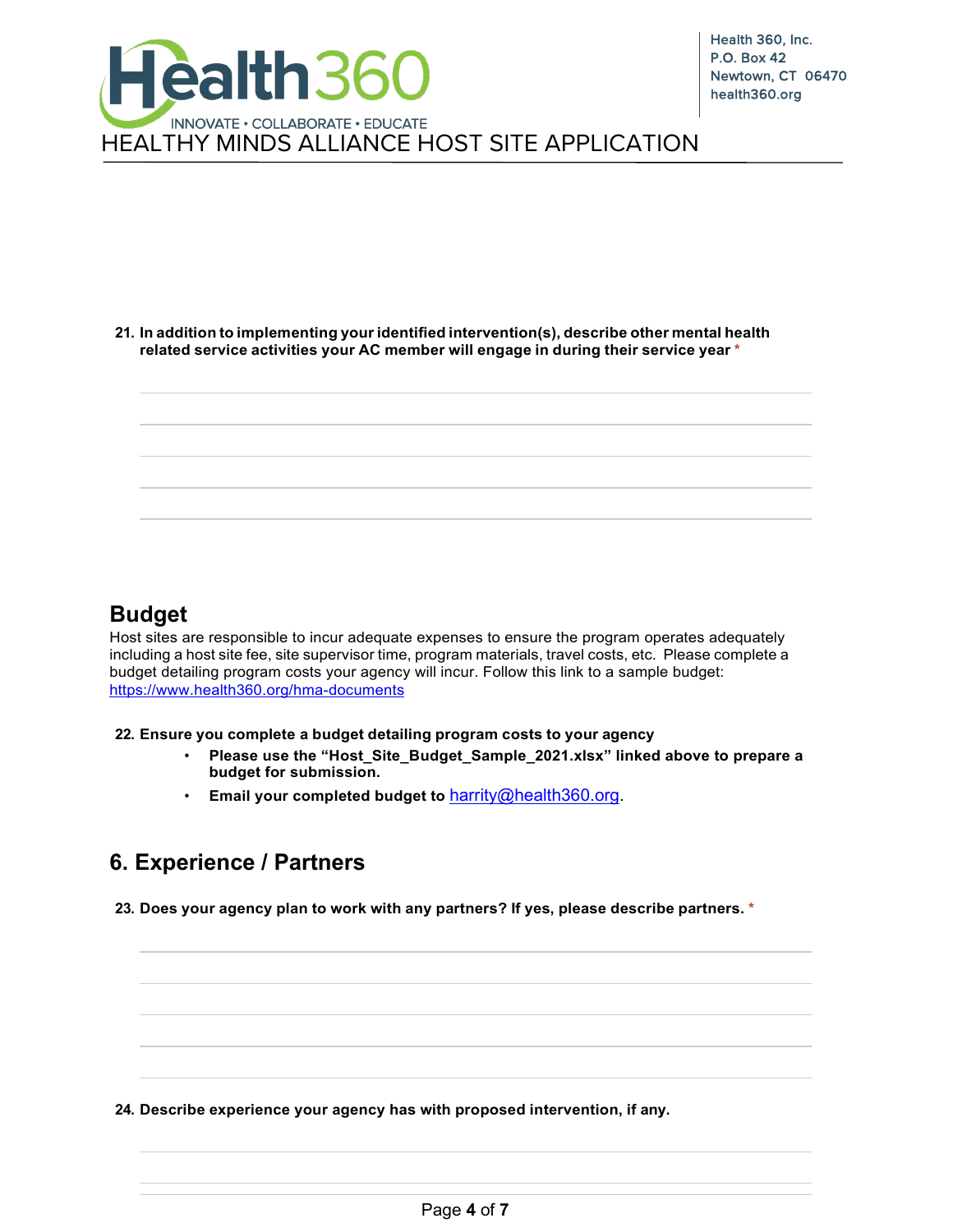

*Go to https://www.health360.org/hma-documents to view definitions of the restrictions mentioned in the question below.*

25. **AmeriCorps member service must be limited to activities that are compliant with nonsupplantation,non-duplication and non-diplacementrestrictions. Describe how AmeriCorps members service activities will support new programs or expand existing programs (new population, new community, etc.,) at your organization. Please also describe how and if your AmeriCorps member's service would focus on serving communities disproportionately impacted by COVID-19. .\*** Click here to view definitions of these restrictions: <https://www.health360.org/hma-documents>

**26. Describe the mental health needs in your community and your rationale for the intervention(s) you chose.**

**27. Please describe the diversity of communities your organization serves including racial, ethnic, socioeconomic, linguistic or geographic diversity**.

**28. Please describe how your agency utilizes culturally-competent and multi-lingual strategies when providing services to the community.**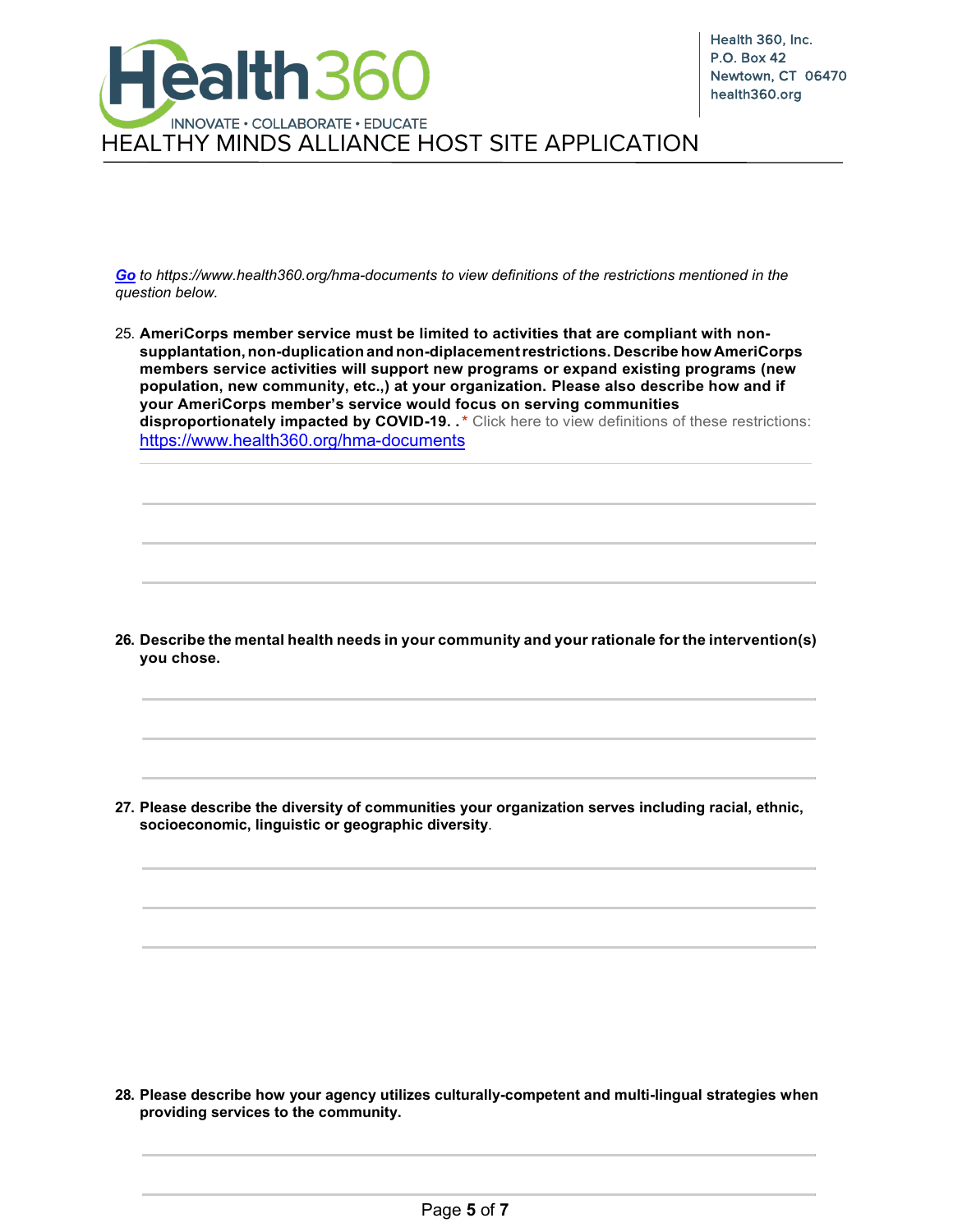| <b>Health360</b>                                                                                                      | Health 360, Inc.<br><b>P.O. Box 42</b><br>Newtown, CT 06470<br>health360.org |  |  |  |
|-----------------------------------------------------------------------------------------------------------------------|------------------------------------------------------------------------------|--|--|--|
| INNOVATE · COLLABORATE · EDUCATE<br><b>HEALTHY MINDS ALLIANCE HOST SITE APPLICATION</b>                               |                                                                              |  |  |  |
|                                                                                                                       |                                                                              |  |  |  |
|                                                                                                                       |                                                                              |  |  |  |
| 29. Does your agency have union employees engaged in same or substantially similar work as<br>the AmeriCorps member?* |                                                                              |  |  |  |
| Mark only one oval.                                                                                                   |                                                                              |  |  |  |
| Yes                                                                                                                   |                                                                              |  |  |  |
| Skip to question 29.<br>No                                                                                            |                                                                              |  |  |  |
|                                                                                                                       |                                                                              |  |  |  |
| 30. If yes, you will be required to provide written labor union concurrence from your local<br>representative *       |                                                                              |  |  |  |
| Mark only one oval.                                                                                                   |                                                                              |  |  |  |
| Agree<br>Disagree                                                                                                     | N/A-No union employee at our agency                                          |  |  |  |
|                                                                                                                       |                                                                              |  |  |  |
| 31. I have read the non-supplantation, non-duplication and non-diplacement restrictions. Click                        |                                                                              |  |  |  |
| here to view definitions of these restrictions: *<br>https://www.health360.org/hma-documents                          |                                                                              |  |  |  |
| Mark only one oval.                                                                                                   |                                                                              |  |  |  |
| Yes                                                                                                                   |                                                                              |  |  |  |
| No                                                                                                                    |                                                                              |  |  |  |
|                                                                                                                       |                                                                              |  |  |  |
| 32. I have read the Host Site Agreement*                                                                              |                                                                              |  |  |  |
| Click on this link to access the Host Site Agreement                                                                  |                                                                              |  |  |  |
| https://www.health360.org/host-site-agreement<br>Mark only one oval.                                                  |                                                                              |  |  |  |
| Yes                                                                                                                   |                                                                              |  |  |  |
|                                                                                                                       |                                                                              |  |  |  |
| No                                                                                                                    |                                                                              |  |  |  |
| 33. I agree to participate in the Program Evaluation, including administering the                                     |                                                                              |  |  |  |
| AmeriCorps Pre and Post Surveys to all trained individuals*                                                           |                                                                              |  |  |  |
| Click on this link to access surveys:                                                                                 |                                                                              |  |  |  |
| https://www.health360.org/hma-documents<br>Mark only one oval.                                                        |                                                                              |  |  |  |
|                                                                                                                       |                                                                              |  |  |  |
| Yes                                                                                                                   |                                                                              |  |  |  |
| No                                                                                                                    |                                                                              |  |  |  |

# **Agreements to Terms and Conditions Section**

**34. By entering your initials below, you agree to the terms and conditions set forth on this HEALTHY MINDS ALLIANCE HOST SITE APPLICATION. You also agree to Sign and submit a Host Site Agreement and commit to a**